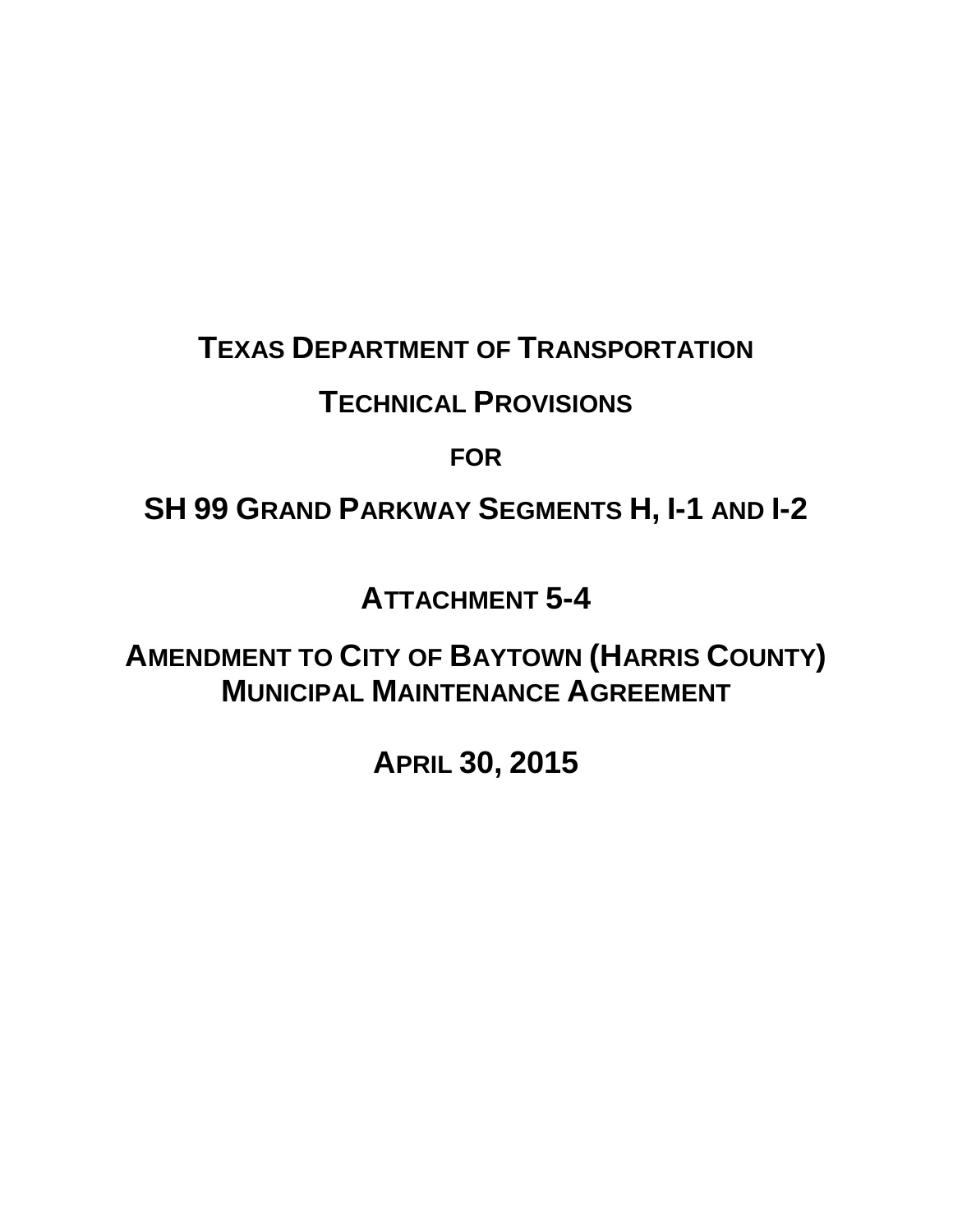

November 14, 2012

Mr. Bob Leiper City Manager<br>2401 Market Street ~Market Street l /i wn, Texas 77522 Amendment to Municipal Maintenance Agreement Harris County City of Baytown Dear Mr. Leiper:<br>Attached is one ttached is one original Agreement for your record. If you should have any questions or need further clarification, please contact our Special Project Coordinator, Walter W. Hambrick, at (713) 802-5564. Singerely, mes 1 Hunt P.C. James V. Hunt, P.E. Director of Maintenance Houston District ,<br>ww. **Attachments** ¢c: Walter W. Hambrick Todd D. Hebert

THE TEXAS PLAN REDUCE CONGESTION ·ENHANCE SAFETY· EXPAND ECONOMIC OPPORTUNITY·IMPROVE AIR QUALITY INCREASE THE VALUE OF OUR TRANSPORTATION ASSETS

An Equal Opportunity Employer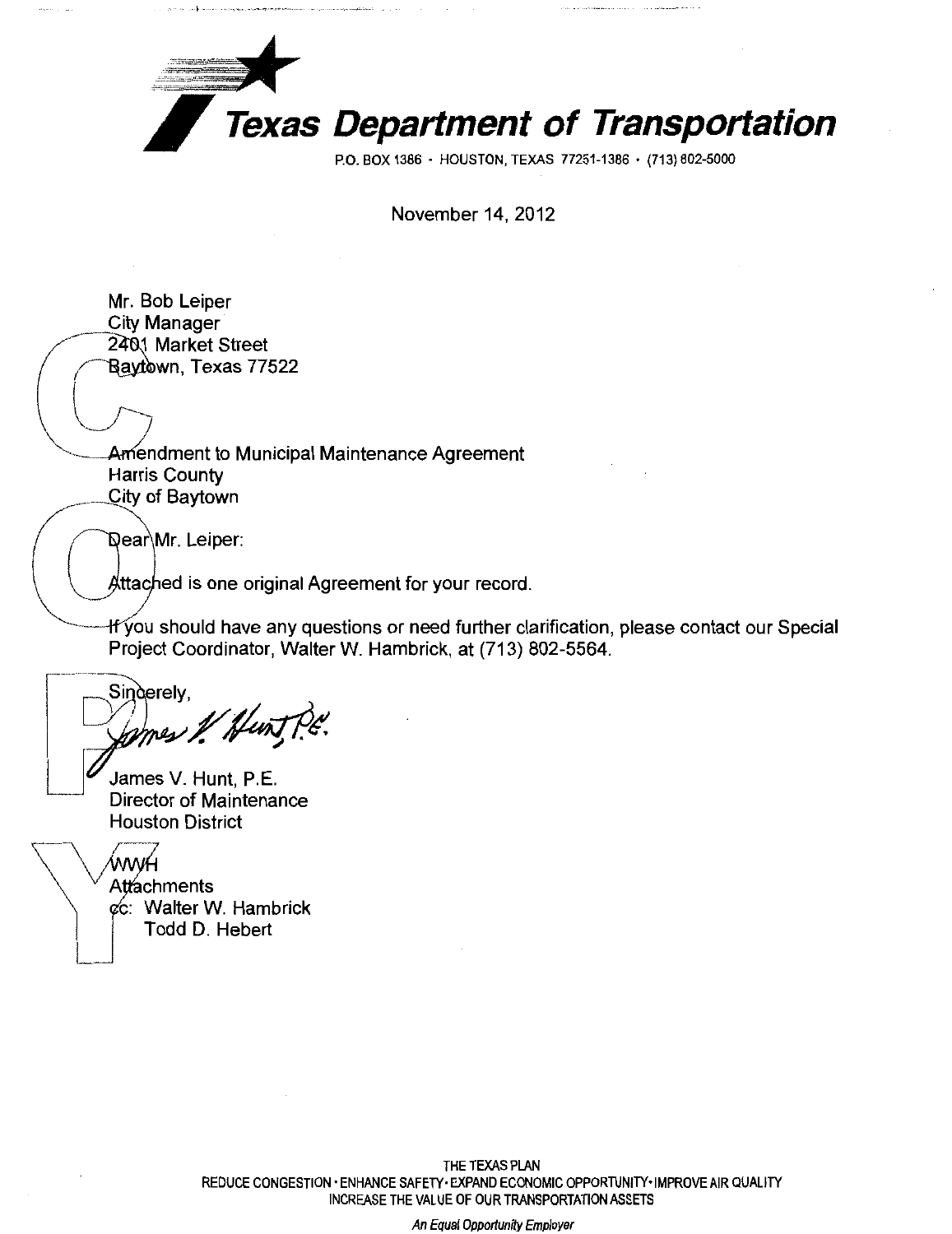### STATE OF TEXAS §

COUNTY OF TRAVIS §

#### **AMENDMENT TO MUNICIPAL MAINTENANCE AGREEMENT**

**WHEREAS,** on the 4th day of April 1968, the Texas Department of Transportation, the "State" and the City of Baytown, the "City" entered into a Municipal Maintenance Agreement intended to cover and provide for State participation in the maintenance of state routes within the City; and

**WHEREAS,** the State under the aforementioned Agreement, provides mowing and litter clean up maintenance on 228 acres on certain states routes with in the City, including SP 330, BS 146 and SH 146; and

**WHEREAS,** the State conducts this mowing and litter control maintenance through its mowing and litter control contractors; and

**WHEREAS,** the City desires to perform additional mowing and/or litter control maintenance on the aforementioned state routes; and

**WHEREAS,** the City and the State agree to amend the existing Municipal Maintenance Agreement.

#### **AGREEMENT**

**NOW, THEREFORE,** in consideration of the premises and mutual covenants and agreements of the parties hereto to be by them respectively kept and performed, as hereinafter set forth, the City and State do mutually agree to the amendment as follows:

#### CONTROLLED ACCESS HIGHWAYS

#### State's Duties

2. Reimburse the City for mowing and clean up litter within the outermost curbs of the frontage roads and assist in performing these operations between the right of way line and in the outermost curb or crown line of the frontage road in undeveloped areas. Reimbursement shall be limited to 3 mowing cycles per year (in approximately May, July and October), and up to 12 litter cycles per year (on a monthly basis). The rates of reimbursement shall be bases on the average 2012 mowing and litter pick up cost for Harris County. The average cost for each cycle was \$37.00/acre for mowing and \$12.00/acre for litter clean up. Reimbursement may be further limited if the state adopts a statewide policy reducing the number of mowing cycles to less than three per year or the number of litter clean up cycles to less than 12 per year. If the States policy changes to further reduce the State's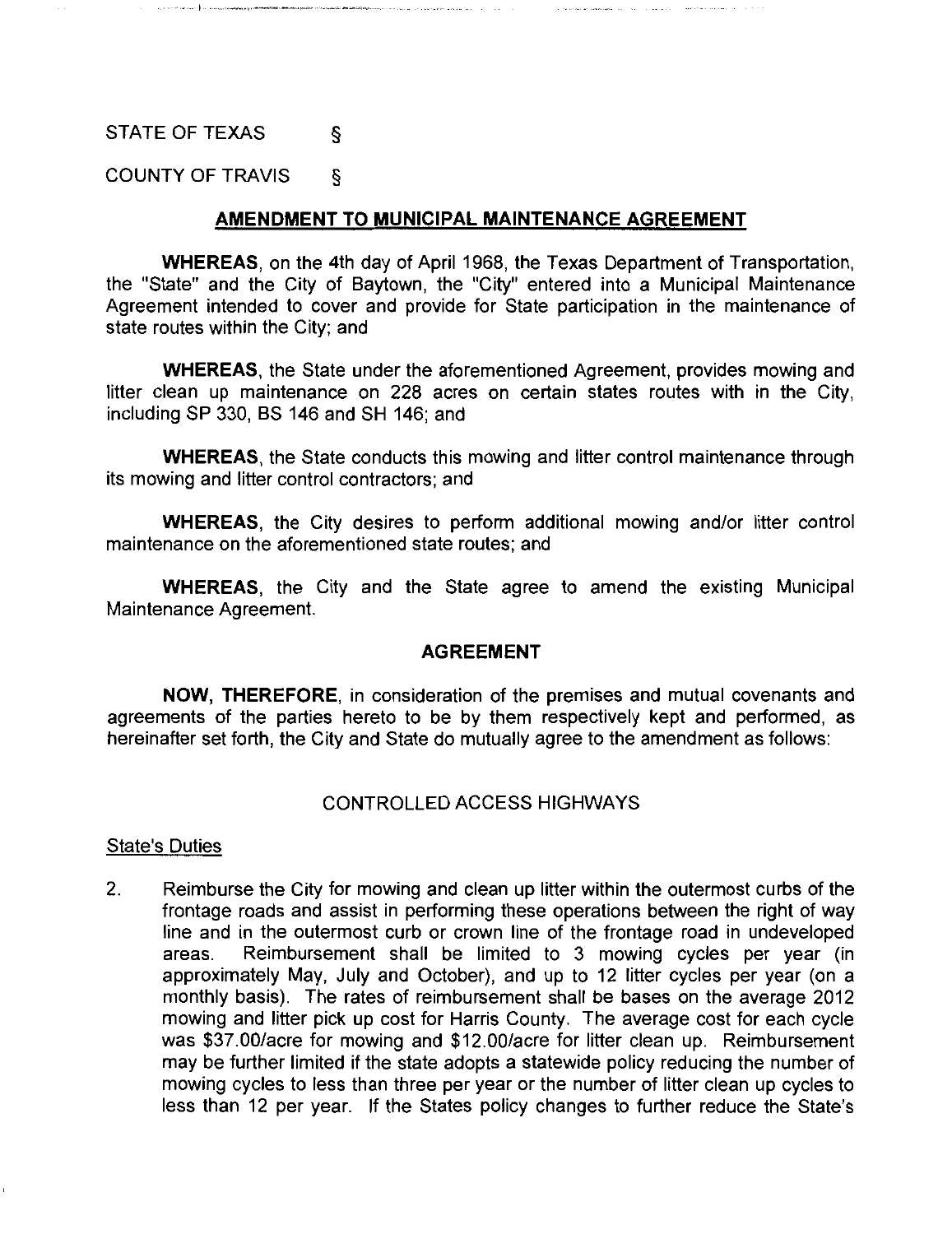mowing or litter clean up cycles, the State shall notify the City, in writing, within sixty (60) days of this change. If the State fails to notify the City as required under this paragraph, the State shall be responsible for payments to the City in accordance with the previously agreed upon reimbursement schedule.

-------------------·

#### City's Duties

- 5. Mow and clean up litter within the outermost curbs of the frontage roads and assist in performing these operations between the right of way line and in the outermost curb or crown line of the frontage road in undeveloped areas for a minimum period of five (5) years.
- 6. Submit invoices for mowing and litter clean cycles at intervals as established above.

The City agrees that for mowing and litter clean up, if performed by employees of the City, the City shall show proof of self-insurance. If mowing and/or litter clean-up is performed by a contractor(s) selected by the City through its selection process; the City shall require the contractor(s) to have in place, insurance as evidenced by the State's Certificate of Insurance form. The City will also require any contractor(s) to agree to indemnify and save harmless the state from all claims and liability due the contractor(s) material or activities of itself, its agent, or employees, performed under agreement with city that are caused or may result from error, omission, or negligent act. Prior to any mowing or litter clean up by the City, such evidence of self-insurance or certificate of insurance shall be provided to State.

#### **Termination**

This Amendment is expressly made subject to the rights granted to TxDOT to terminate this Amendment without cause upon notice and to the rights granted to the City to terminate this Amendment without cause upon notice after five (5) years, and upon the exercise of any such right by either party, this Amendment will terminate. TxDOT or the City may terminate this Amendment upon notice at any time for a violation of the terms of this Amendment. The termination of this Amendment does not affect any other provisions of the existing Municipal Maintenance Agreement between the parties. If the City has entered into a contract with a third party to perform any services under this Amendment, this Amendment will continue in effect until the current term of the contract has expired.

In all other respect, the Agreement shall remain in force and effect without change.